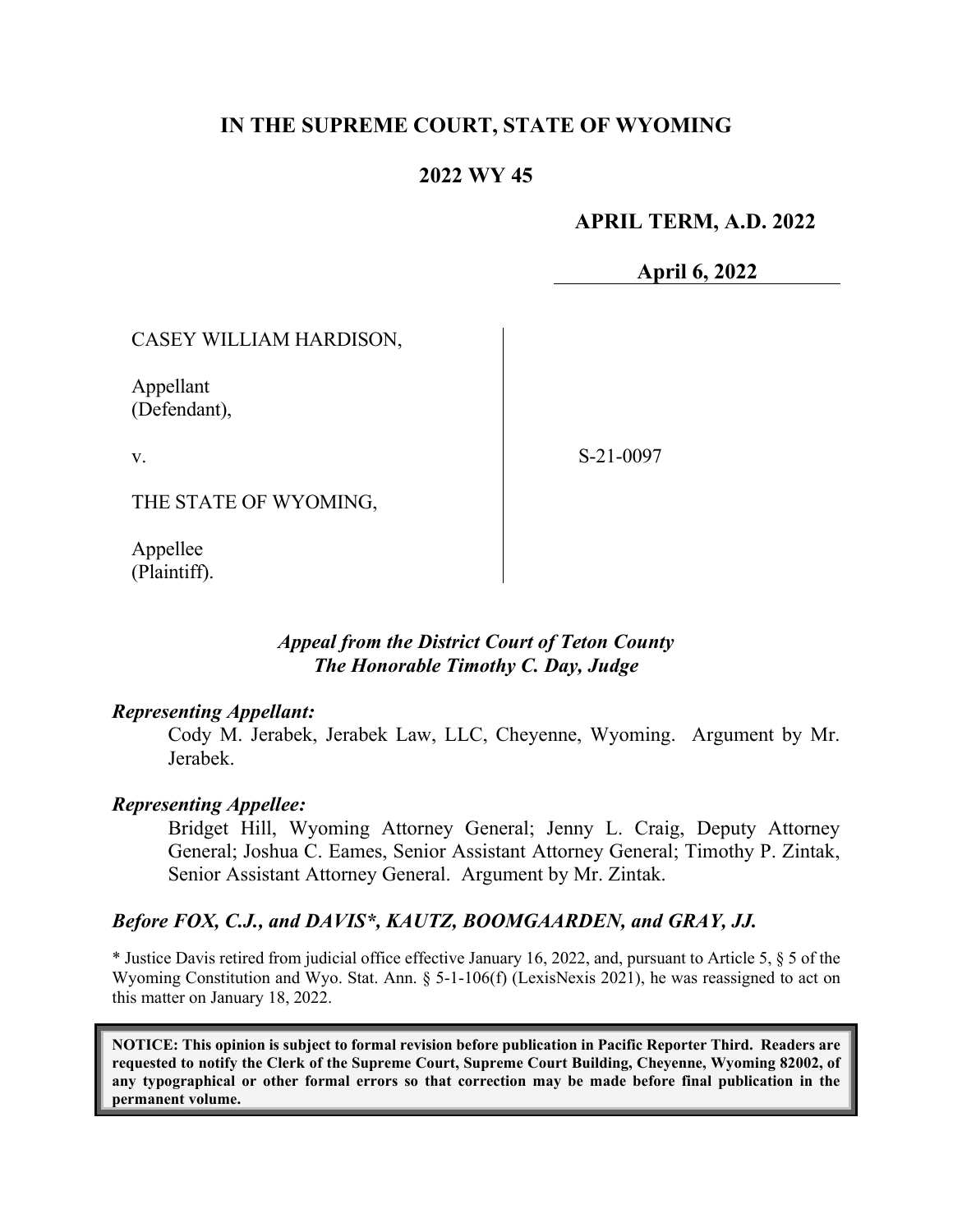### **GRAY, Justice.**

[¶1] After being charged with three counts of delivery of a controlled substance (marijuana) in violation of Wyo. Stat. Ann. § 35-7-1031(a)(ii) (Wyoming Controlled Substances Act or Act), Casey William Hardison filed a motion to dismiss the charges. He claimed the Wyoming Controlled Substances Act is unconstitutional—violating his rights to equal protection and substantive due process under the United States and Wyoming Constitutions—by operating in an unequal and disparate manner because tobacco and alcohol are excluded from its application.<sup>[1](#page-1-0)</sup> The district court denied his motion to dismiss. Mr. Hardison entered a conditional plea of guilty to two counts of delivery of a controlled substance and timely filed this appeal. We affirm.

### *ISSUE*

[¶2] Does the exclusion of "distilled spirits, wine, malt beverages, or tobacco" from the Wyoming Controlled Substances Act violate Mr. Hardison's equal protection rights under the United States and Wyoming Constitutions?

### *FACTS*

[¶3] On three occasions between 2017 and 2018, Mr. Hardison sold marijuana to a confidential informant in Teton County. He was charged with three counts of delivery of a controlled substance (marijuana) in violation of the Wyoming Controlled Substances Act.<sup>[2](#page-1-1)</sup> Mr. Hardison filed a pro se motion to dismiss the indictment on constitutional grounds which the circuit court denied. Mr. Hardison was then appointed counsel who filed a second motion to dismiss the indictment in the district court. On December 14, 2020, Mr. Hardison entered a conditional plea agreement where he pleaded no contest to two counts of marijuana delivery, the remaining counts were dismissed, and he reserved the right to appeal the denial of his constitutional claims.

[¶4] Following Mr. Hardison's plea, the district court issued its Order Denying Motion to Dismiss. The district court rejected Mr. Hardison's claims that the Act violated his fundamental right to freedom of thought. Analyzing the claims under a rational basis test, the district court concluded that "the classification of marijuana as a Schedule 1 substance[] is rationally related to a legitimate state objective." The court sentenced Mr. Hardison to concurrent sentences of one year in the Teton County Jail followed by three years of probation.

<span id="page-1-0"></span><sup>&</sup>lt;sup>1</sup> On appeal, Mr. Hardison does not argue the Act violates substantive due process.

<span id="page-1-1"></span><sup>&</sup>lt;sup>2</sup> Mr. Hardison was also charged with two counts of aggravated assault and battery for swerving his car in the direction of two officers as part of a successful escape from arrest following the third delivery in 2018. Mr. Hardison made it to California where he stayed until he waived extradition in 2020.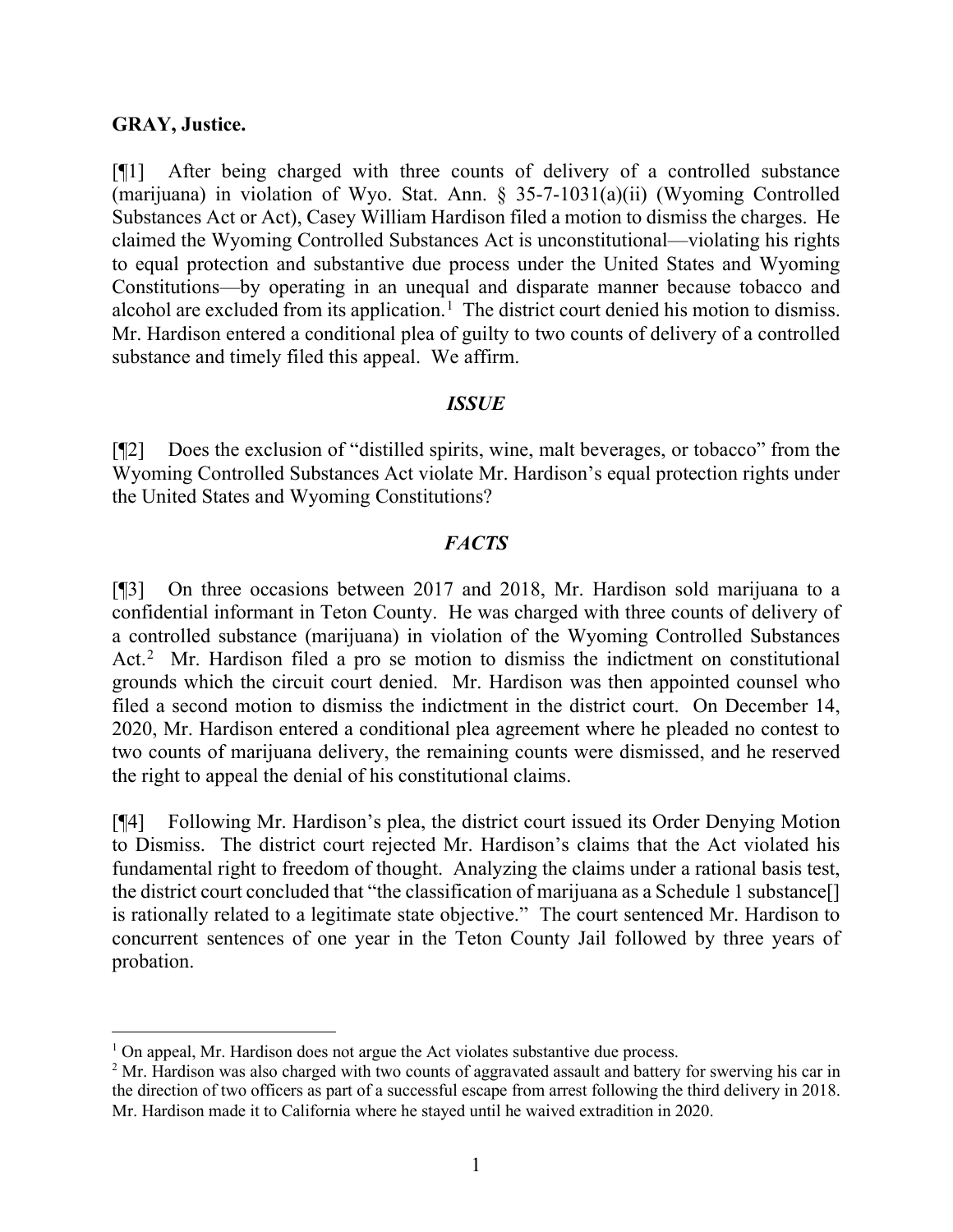#### *STANDARD OF REVIEW*

[¶5] All of Mr. Hardison's arguments are premised on his claim that the Wyoming Controlled Substances Act is unconstitutional. "The question of whether a statute is constitutional is a question of law over which this Court exercises *de novo* review." *Vaughn v. State*, 2017 WY 29, ¶ 7, 391 P.3d 1086, 1091 (Wyo. 2017) (quoting *Kammerer v. State*, 2014 WY 50, ¶ 5, 322 P.3d 827, 830 (Wyo. 2014)). "Statutes are presumed to be constitutional, and we will resolve any doubt in favor of constitutionality." *Id.* (citing *Kammerer*, ¶ 5, 322 P.3d at 830). In most cases, the appellant bears the burden of proving the statute is unconstitutional. Normally, this burden is heavy in that appellant must clearly and exactly show the unconstitutionality beyond any reasonable doubt. *Michael v. Hertzler*, 900 P.2d 1144, 1146 (Wyo. 1995) (quoting *Miller v. City of Laramie*, 880 P.2d 594, 597 (Wyo. 1994)). "However, 'that rule does not apply where a citizen's fundamental constitutional right, such as free speech, is involved.'" In that case, "[t]he strong presumptions in favor of constitutionality are inverted, the burden then is on the governmental entity to justify the validity of the [statute], and this Court has a duty to declare legislative enactments invalid if they transgress [a] constitutional provision." *Reiter v. State*, 2001 WY 116, ¶ 7, 36 P.3d 586, 589 (Wyo. 2001) (quoting *Michael*, 900 P.2d at 1146 (quoting *Miller*, 880 P.2d at 597)). As a result, our standard of review as applied to equal protection claims is dependent on whether the interest at stake involves a fundamental right or a suspect class. *Reiter*, ¶ 20, 36 P.3d at 593.

[¶6] The principles of equal protection analysis are well established. *Greenwalt v. Ram Rest. Corp. of Wyoming*, 2003 WY 77, ¶ 39, 71 P.3d 717, 729–31 (Wyo. 2003). Claims of unconstitutional classification are analyzed under two levels of scrutiny. If the class is suspect or if a fundamental right is involved, a strict scrutiny standard is applied which requires a demonstration that the classification is necessary to achieve a compelling state interest. *In re Honeycutt*, 908 P.2d 976, 979 (Wyo. 1995); *Allhusen v. State By & Through Wyoming Mental Health Pros. Licensing Bd.*, 898 P.2d 878, 885 (Wyo. 1995); *Washakie Cnty. Sch. Dist. No. 1 v. Herschler*, 606 P.2d 310, 333 (Wyo. 1980). If a suspect class or a fundamental right is not involved, a rational relationship test is used to determine if the classification has a rational relationship to a legitimate state interest. *Honeycutt*, 908 P.2d at 979 (citing *Meyer v. Kendig*, 641 P.2d 1235, 1239 (Wyo. 1982)). "A party attacking the rationality of the legislative classification has the heavy burden of demonstrating the unconstitutionality of a statute beyond a reasonable doubt." *Greenwalt*, ¶ 39, 71 P.3d at 730 (citing *F.C.C. v. Beach Commc'ns, Inc.*, 508 U.S. 307, 315, 113 S.Ct. 2096, 2102, 124 L.Ed.2d 211 (1993); *Small v. State*, 689 P.2d 420, 426 (Wyo. 1984); *Nehring v. Russell*, 582 P.2d 67, 74 (Wyo. 1978)).

#### *ANALYSIS*

#### **Fundamental Right**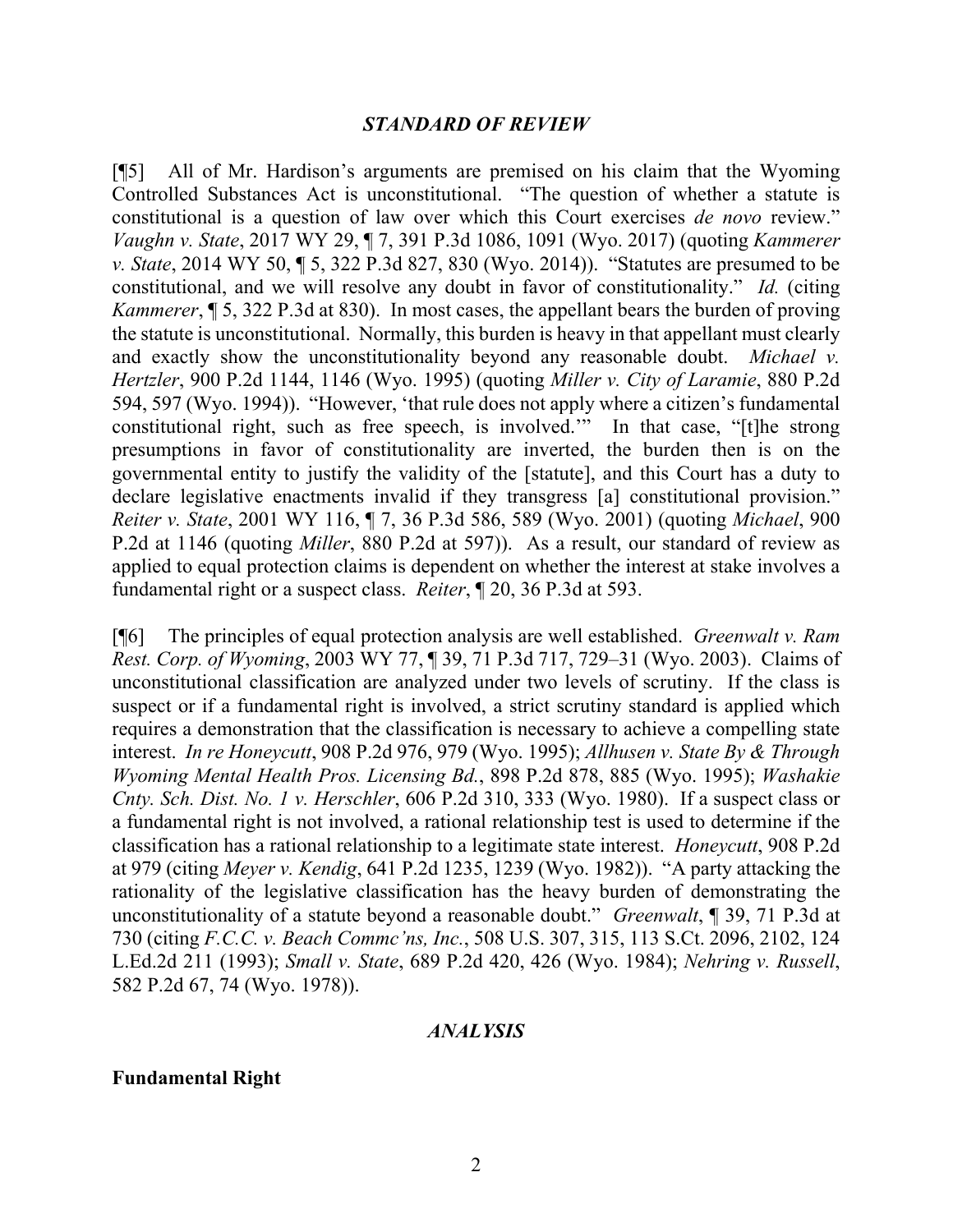[¶7] Before turning to Mr. Hardison's equal protection argument, we address his claim that the Act impinges on a fundamental right invoking strict scrutiny.<sup>[3](#page-3-0)</sup> Mr. Hardison argues that prohibiting "the consumption of a controlled substance illegal[ly] infringes [on] one's fundamental right to freedom of thought," because every "individual has the right to control, alter and effect one's thoughts, emotions, and sensations in a comprehensive sense." In a stretch to include the distribution of an illegal substance in his argument, he asserts "the ability to consume or utilize a controlled substance is directly affected by the legality of one being able to possess *or deliver it*." (Emphasis added.) We clarify at the outset, Mr. Hardison was convicted of "*possession with intent to deliver*" marijuana, not consuming or using marijuana. His argument that he has a fundamental right to distribute marijuana has been soundly rejected by every court to consider it. *See infra* ¶ 22.

[¶8] Mr. Hardison cites a Seventh Circuit case, *Doe v. City of Lafayette, Ind.*, 377 F.3d 757, 765 (7th Cir. 2004) (affirming city's ban of pedophile sexual offender's presence in city parks), in support of his contention that regulation of a controlled substance infringes on his fundamental right to free thought. There, the court stated:

> A government entity no doubt runs afoul of the First Amendment when it punishes an individual for pure thought. The Supreme Court has held that the First Amendment prohibits the government from commanding a citizen to profess or disseminate an ideological message contrary to that citizen's conscience, *see Wooley v. Maynard*, 430 U.S. 705, 713, 97 S.Ct. 1428, 51 L.Ed.2d 752 (1977); *West Virginia State Bd. of Educ. v. Barnette*, 319 U.S. 624, 633–34, 63 S.Ct. 1178, 87 L.Ed. 1628 (1943), and from screening certain types of stimuli from flowing to a citizen under the guise of mind control, *see Stanley v. Georgia*, 394 U.S. 557, 565–66, 89 S.Ct. 1243, 22 L.Ed.2d 542 (1969) ("Our whole constitutional heritage rebels at the thought of giving government the power to control men's minds. . . . Whatever the power of the state to control public dissemination of ideas inimical to the public morality, it cannot constitutionally premise legislation on the desirability of controlling a person's private thoughts."). Closer to this case, the Court also has indicated that the government cannot regulate mere thought, unaccompanied by conduct. . . .

<span id="page-3-0"></span><sup>&</sup>lt;sup>3</sup> On appeal, Mr. Hardison presents a brief argument that the Act is facially unconstitutional. He did not make this argument below, and we do not consider it here. *Gjertsen v. Haar*, 2015 WY 56, ¶ 15, 347 P.3d 1117, 1123 (Wyo. 2015) ("[I]ssues raised for the first time on appeal generally will not be considered by this court unless they are jurisdictional or issues of such a fundamental nature that they must be considered." (quoting *Byrd v. Mahaffey*, 2003 WY 137, ¶ 10, 78 P.3d 671, 674 (Wyo. 2003))).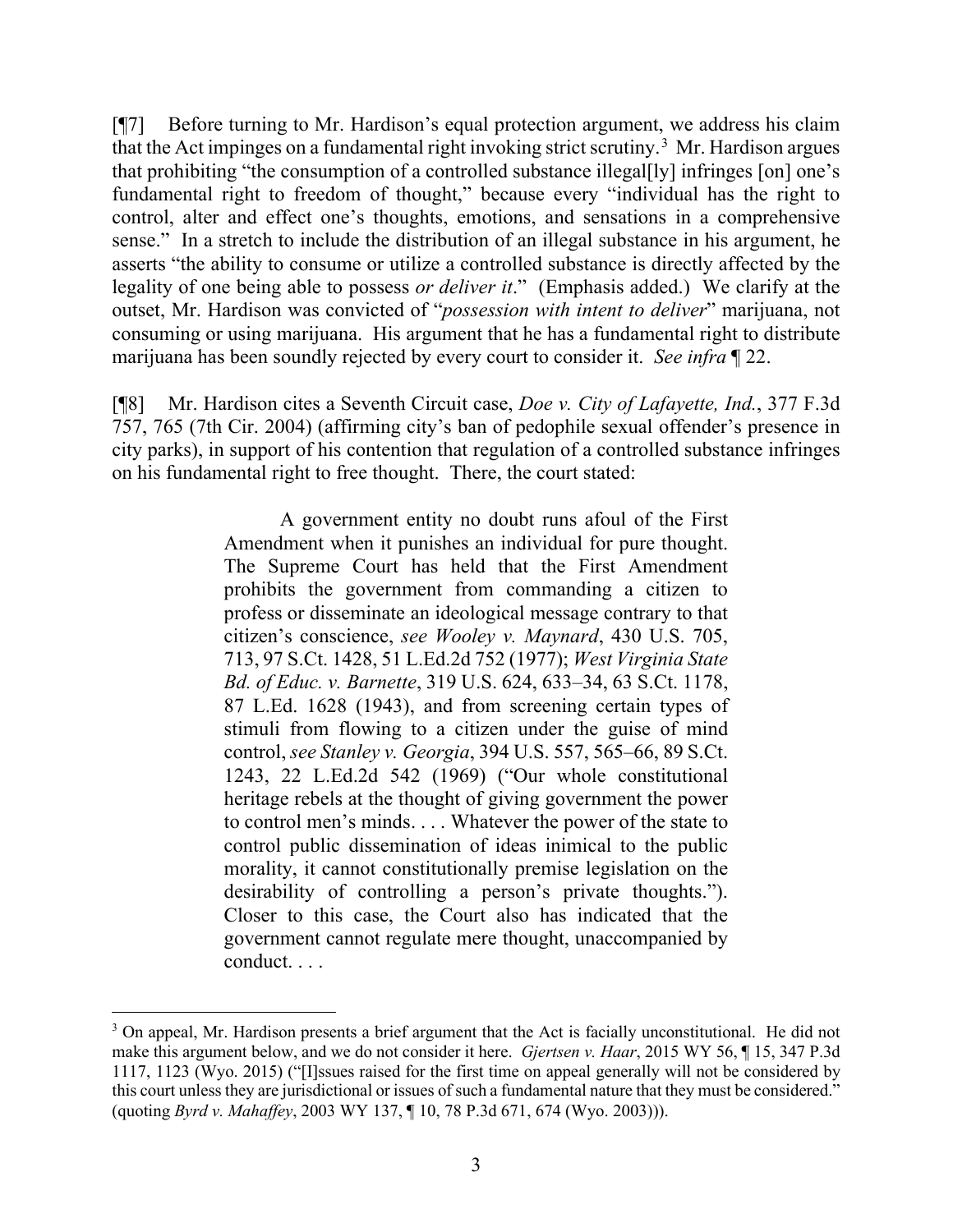The Supreme Court, however, has made it clear that only governmental regulations aimed at *mere* thought, and not thought plus conduct, trigger this principle. That is, regulations aimed at conduct which have only an incidental effect on thought do not violate the First Amendment's freedom of mind mandate. *Id.*; *Osborne v. Ohio*, 495 U.S. 103, 109, 110 S.Ct. 1691, 109 L.Ed.2d 98 (1990). Limiting First Amendment protection to pure thought is rooted in commonsense. Thought and action are intimately entwined; consequently, all regulation of conduct has some impact, albeit indirect, on thought. . . . The First Amendment's freedom of mind principle does not subject every conduct-focused regulation to First Amendment scrutiny; rather, it only prohibits those regulations aimed at pure thought and thus mind control.

*Doe*, 377 F.3d at 765.

[¶9] We agree with the Seventh Circuit's analysis. The Wyoming Controlled Substances Act does not regulate pure thought, it regulates controlled substances, and in Mr. Hardison's case, the distribution of a controlled substance. In *Paris Adult Theatre I v. Slaton*, the Supreme Court said, "The fantasies of a drug addict are his own and beyond the reach of government, but government regulation of drug sales is not prohibited by the Constitution." *Paris Adult Theatre I v. Slaton*, 413 U.S. 49, 67–68, 93 S.Ct. 2628, 2641, 37 L.Ed.2d 446 (1973). Mr. Hardison does not have a fundamental right to distribute drugs. We review his claims under the rational basis test.

# **Rational Basis**

[¶10] The rational basis test requires Mr. Hardison to demonstrate the Act's exclusion of tobacco and alcohol from its provisions is, beyond a reasonable doubt, not related to a legitimate government interest. *Greenwalt*, ¶ 39, 71 P.3d at 730. "The rational basis test does not require that the law 'be in every respect logically consistent with its aims to be constitutional.'" *Vaughn*, ¶ 30, 391 P.3d at 1096 (quoting *United States v. Comstock*, 560 U.S. 126, 151, 130 S.Ct. 1949, 1966, 176 L.Ed.2d 878 (2010) (quoting *Williamson v. Lee Optical of Oklahoma Inc.*, 348 U.S. 483, 487–88, 75 S.Ct. 461, 464, 99 L.Ed. 563 (1955))). "[I]t is enough that there is an evil at hand for correction, and that it might be thought that the particular legislative measure was a rational way to correct it." *Id.* (quoting *Comstock*, 560 U.S. at 151, 130 S.Ct. at 1966). "In reviewing a constitutionally based challenge to a statute, we presume the statute to be constitutional and any doubt in the matter must be resolved in favor of the statute's constitutionality." *V-1 Oil Co. v. State*, 934 P.2d 740, 742 (Wyo. 1997) (citing *Thomson v. Wyoming In-Stream Flow Comm.*, 651 P.2d 778, 789–90 (Wyo. 1982)).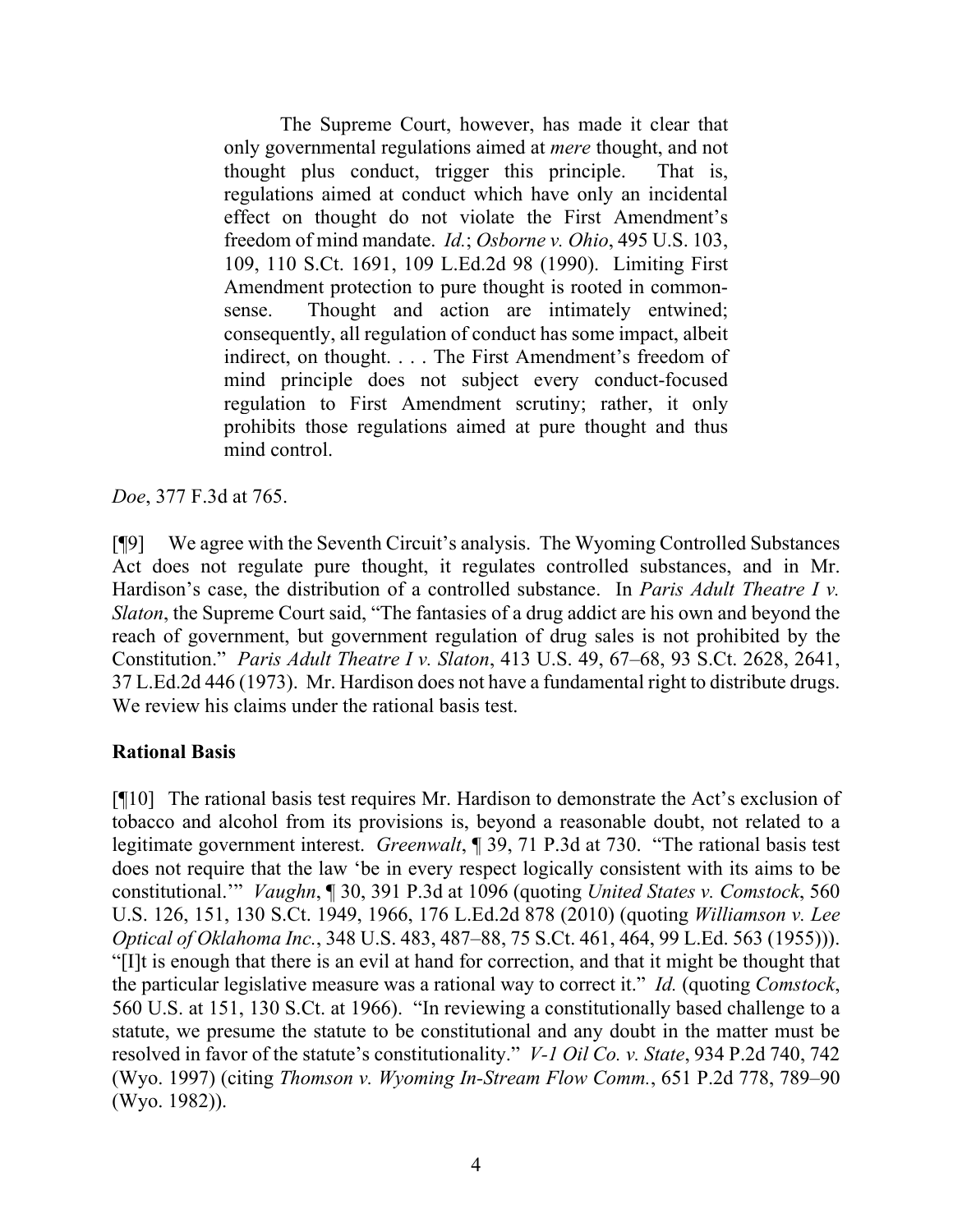# **Wyoming Controlled Substances Act**

[¶11] In 1969, President Nixon declared a national "war on drugs" which "culminated in the passage of the Comprehensive Drug Abuse Prevention and Control Act of 1970, 84 Stat. 1236." *Gonzales v. Raich*, 545 U.S. 1, 10, 125 S.Ct. 2195, 2201, 162 L.Ed.2d 1 (2005). "The main objectives of the [federal legislation] were to conquer drug abuse and to control the legitimate and illegitimate traffic in controlled substances." *Id.* at 12, 125 S.Ct. at 2203. Following the Congressional lead, the corresponding Uniform Controlled Substances Act was passed in nearly every state, including Wyoming. *See Dawkins v. State*, 547 A.2d 1041, 1044 n.6 (Md. 1988) (identifying forty-eight states). "The Wyoming controlled substance statute [is] derived primarily from the federal statute, and we accept federal case law as persuasive authority in our determination of the intent of the Wyoming legislature." *Pool v. State*, 2001 WY 8, ¶ 12, 17 P.3d 1285, 1288 (Wyo. 2001) (citing *Palato v. State*, 988 P.2d 512, 514 (Wyo. 1999); *Apodaca v. State*, 627 P.2d 1023, 1027 (Wyo. 1981); *Dorador v. State*, 768 P.2d 1049, 1053–54 (Wyo. 1989)).

[¶12] The Wyoming Controlled Substances Act classifies "marihuana" as a Schedule I hallucinogenic substance. The statute Mr. Hardison stands convicted of states in relevant part:

> (a) Except as authorized by this act, it is unlawful for any person to manufacture, deliver, or possess with intent to manufacture or deliver, a controlled substance. Any person who violates this subsection with respect to:

> > . . .

(ii) Any other controlled substance classified in Schedule I, II or III, is guilty of a crime and upon conviction may be imprisoned for not more than ten (10) years, fined not more than ten thousand dollars (\$10,000.00), or both;

Wyo. Stat. Ann.  $\S 35-7-1031(a)(ii)$  (LexisNexis 2021). The Act defines a "drug" as:

(A) Substances recognized as drugs in official United States Pharmacopoeia, official Homeopathic Pharmacopoeia of the United States, or official National Formulary, or any supplement to any of them;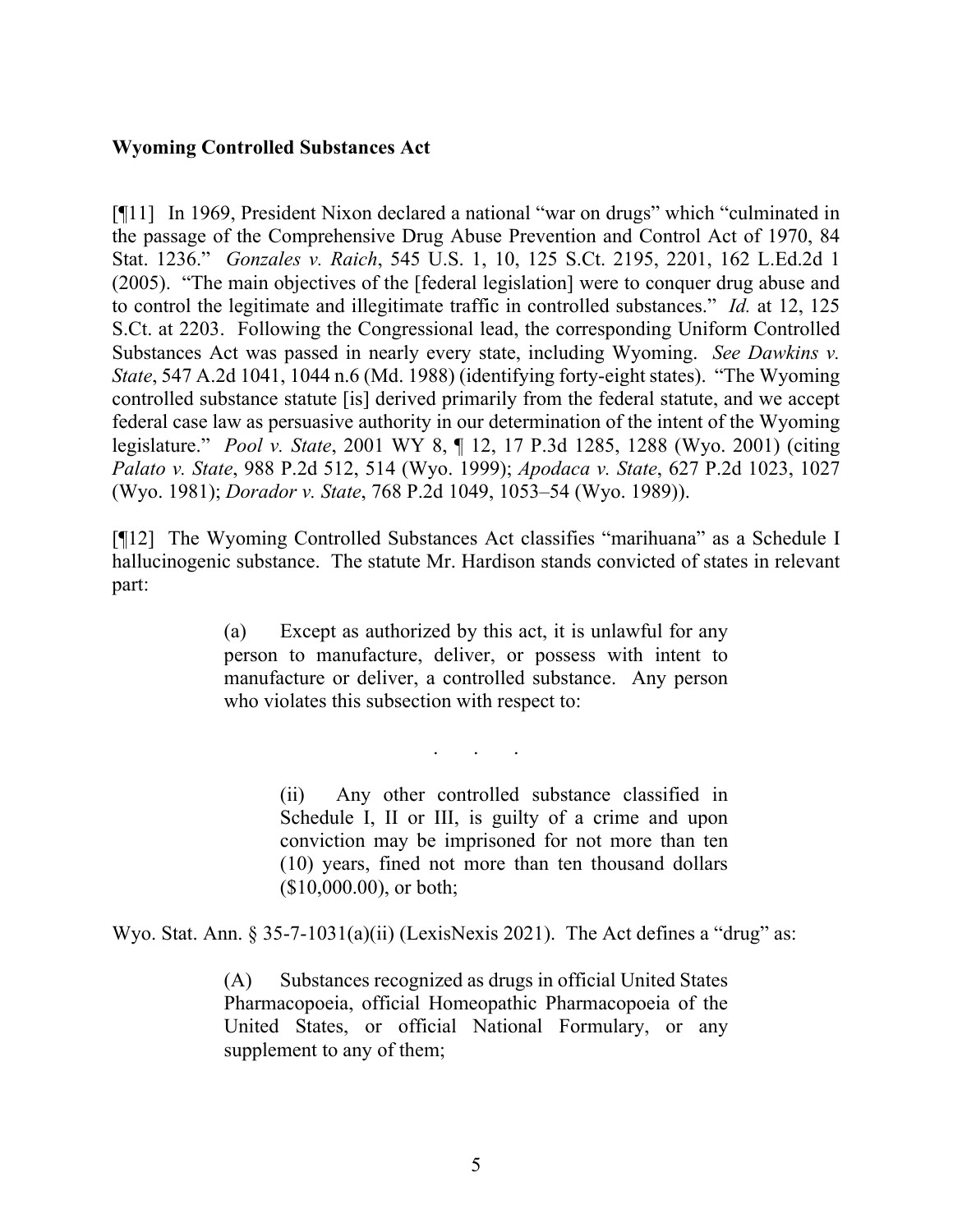(B) Substances intended for use in the diagnosis, cure, mitigation, treatment, or prevention of disease in man or animals;

# (C) **Substances (other than food) intended to affect the structure or any function of the body of man or animals**; and

(D) Substances intended for use as a component of any article specified in subparagraph  $(A)$ ,  $(B)$ , or  $(C)$  of this paragraph. It does not include devices or their components, parts or accessories.

Wyo. Stat. Ann. § 35-7-1002(a)(xi)(A)–(D) (LexisNexis 2021) (emphasis added). The Act does not identify alcohol or tobacco as a drug. A separate statute—Wyo. Stat. Ann. § 35- 7-1011(e)—governs the authority to add or delete substances to the various schedules set forth in the Wyoming Controlled Substances Act. The authority to add or delete substances "does not extend to distilled spirits, wine, malt beverages, or tobacco." Wyo. Stat. Ann.  $§$  35-7-1011(e).

[¶13] Mr. Hardison argues that alcohol and tobacco are identical in their effects on the human system as the other drugs included in the Schedule I classification; "[a]ll . . . are dangerous, intoxicating, [and can be] addictive." He points out that the Wyoming regulation of alcohol and tobacco in other statutes is an implicit recognition that these substances are drugs. He concludes that, because the properties of tobacco and alcohol comply with the definition of "drugs" in the Act, there is no legitimate government interest in treating these substances, or the people who market them, differently. Mr. Hardison contends that the Act is unconstitutional because its exclusion of alcohol and tobacco as controlled substances is without a rational basis and violates the equal protection provisions of both the United States and Wyoming Constitutions.

# **Equal Protection**

[¶14] The provisions of the Fourteenth Amendment to the United States Constitution and Wyo. Const. art. 1, §§ 2, 7, 34 and 36 essentially provide that one is entitled to equal protection under the law. In effect, "all persons similarly situated shall be treated alike, both in the privileges conferred and in the liabilities imposed." *Reiter*, ¶ 26, 36 P.3d at 594 (quoting *Allhusen*, 898 P.2d at 884). The Fourteenth Amendment to the United States Constitution provides: "No state shall . . . deny to any person within its jurisdiction the equal protection of the laws." U.S. Const. amend. XIV, § 1. State constitutions vary, and "[m]ost . . . do not contain an 'equal protection' clause . . . [b]ut . . . do contain a variety of equality provisions." Robert F. Williams, *Equality Guarantees in State Constitutional Law*, 63 Tex. L. Rev. 1195, 1196 (1985). The Wyoming Constitution does not contain an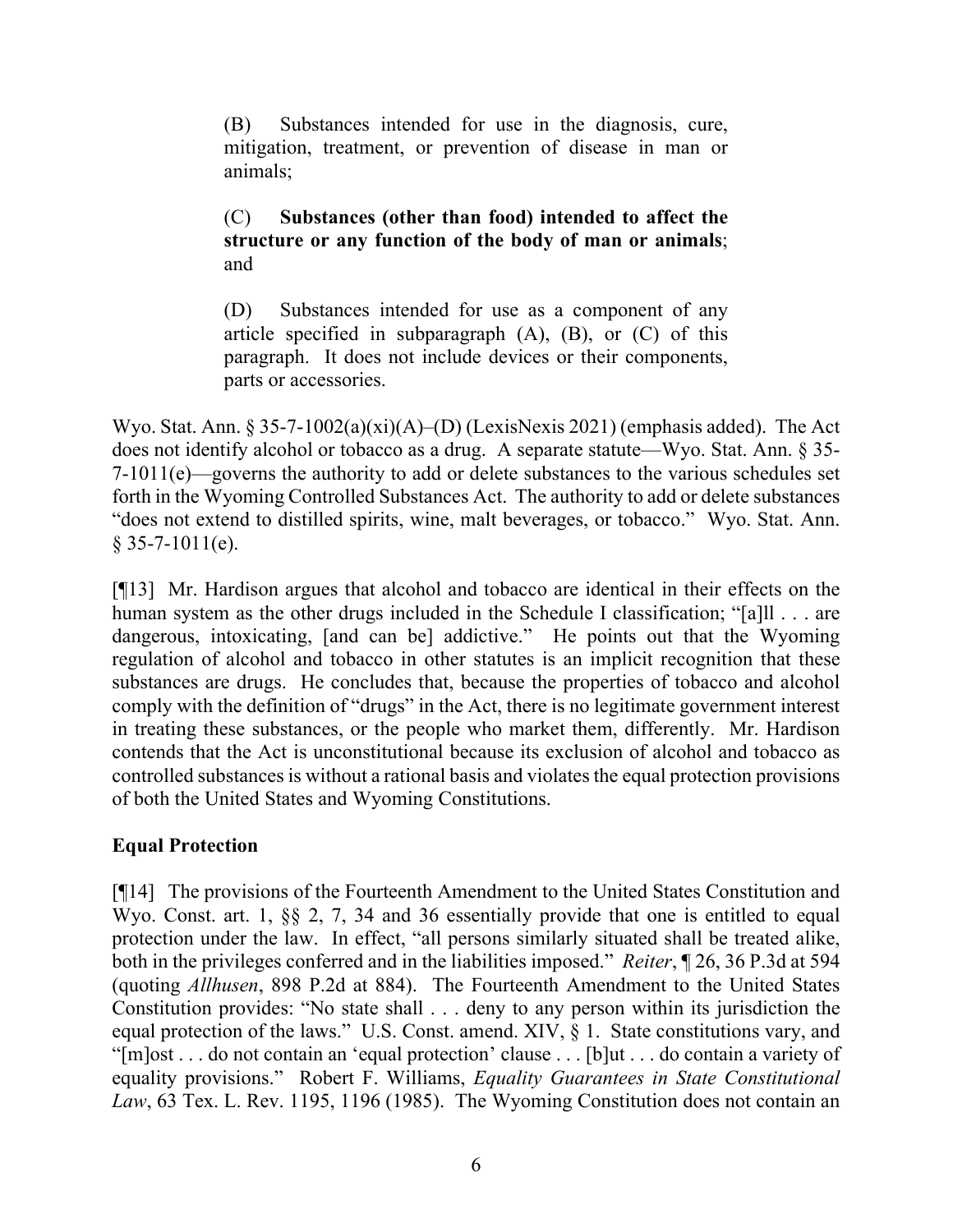express "equal protection" clause, but incorporates a number of equality provisions, viz., article 1, §§ 2, 3, and 34; and article 3, § 27. Despite the difference in text between the federal equal protection clause and the equality provisions in most state constitutions, "[m]ost state courts use conventional federal equal protection analysis when interpreting the various equality provisions of their state constitutions." Williams, *supra*, at 1222. The foundational principles of rational-basis review in federal equal protection analysis are not significantly different from "those used in this Court's equal protection analysis from the early days of statehood to the present." *Greenwalt*, ¶ 39, 71 P.3d at 730–31.

[¶15] The bedrock principles of equal protection were set forth in *Greenwalt*:

1. The federal equal protection clause and the Wyoming equality provisions "have the same aim in view." *Washakie Cty. Sch. Dist. No. 1 v. Herschler*, 606 P.2d 310, 332 (Wyo. 1980); *Nehring v. Russell*, 582 P.2d 67, 76 (Wyo. 1978); *Pirie v. Kamps*, 68 Wyo. 83, 94, 229 P.2d 927, 930–31 (1951); *In Re Gillette Daily Journal*, 44 Wyo. 226, 239, 11 P.2d 265, 269 (1932); 68 Wyo. 83, 229 P.2d 927, 26 A.L.R.2d 647.

2. A classification in a statute, such as [the Controlled Substances Act], comes to the reviewing court bearing a strong presumption of validity. *F.C.C. v. Beach Communications, Inc.*, 508 U.S. 307, 314, 113 S.Ct. 2096, 2101–02, 124 L.Ed. 211 (1993); *Heller v. Doe*, 509 U.S. 312, 319, 113 S.Ct. 2637, 2642, 125 L.Ed.2d 257 (1993); *Clajon Prod. Corp. v. Petera*, 70 F.3d 1566, 1580 (10th Cir. 1995); *Painter v. Abels*, 998 P.2d 931, 939 (Wyo. 2000); *Hoem v. State*, 756 P.2d 780, 782 (Wyo. 1988); *State v. Langley*, 53 Wyo. 332, 345, 84 P.2d 767, 771 (1938).

3. A party attacking the rationality of the legislative classification has the heavy burden of demonstrating the unconstitutionality of a statute beyond a reasonable doubt. *F.C.C. v. Beach Communications, Inc.*, 508 U.S. at 315, 113 S.Ct. at 2102; *Small v. State*, 689 P.2d 420, 426 (Wyo. 1984); *Nehring*, 582 P.2d at 74.

4. Equal protection is not a license for courts to judge the wisdom, fairness, or logic of legislative choices and linedrawing. In areas of social policy, a statutory classification must be upheld if there is any reasonably conceivable state of facts that could provide a rational basis for the classification. *F.C.C. v. Beach Communications, Inc.*, 508 U.S. at 315, 113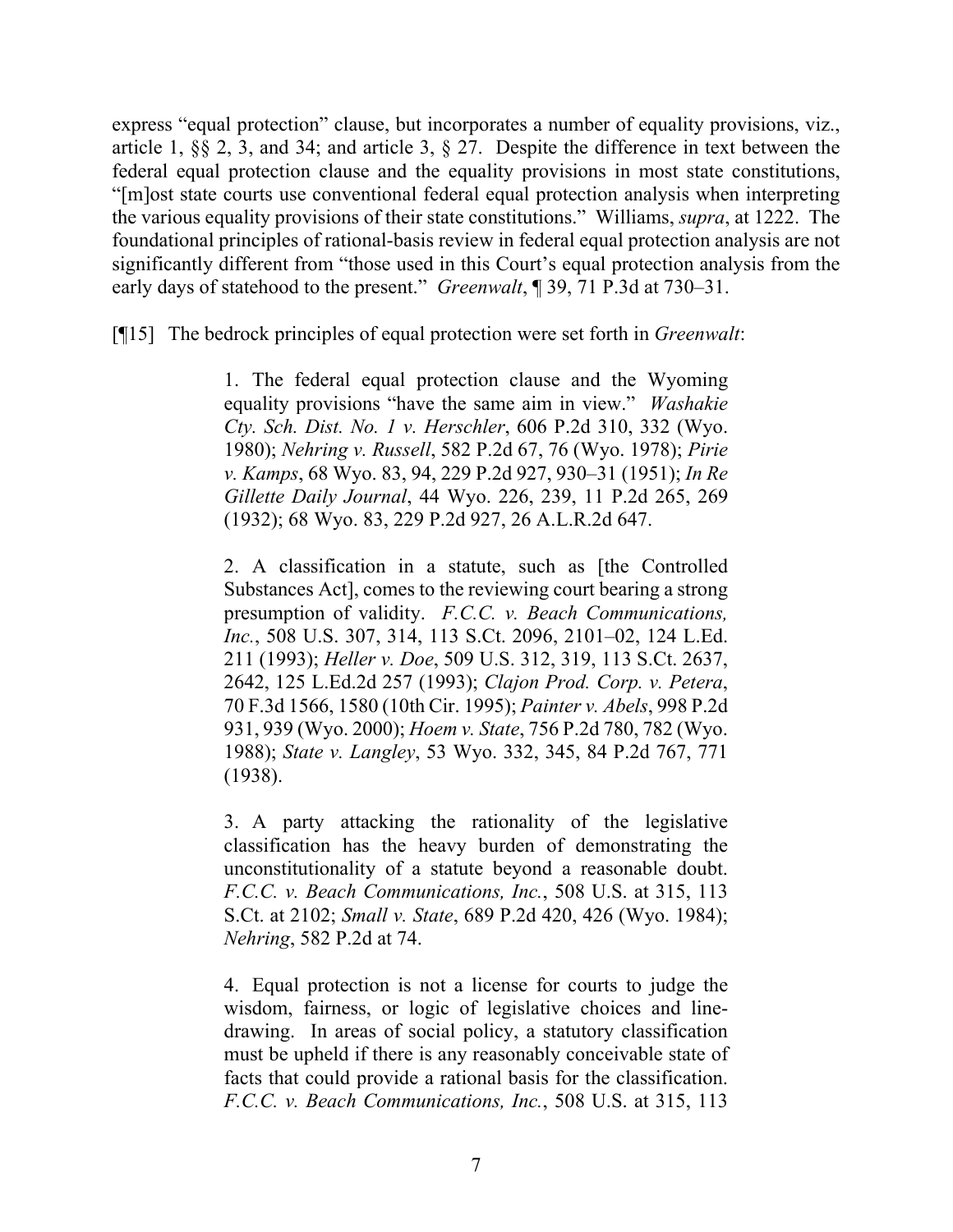S.Ct. at 2102; *Clajon Prod. Corp.*, 70 F.3d at 1580; *Dandridge v. Williams*, 397 U.S. 471, 485, 90 S.Ct. 1153, 1161, 25 L.Ed.2d 491 (1970); *Mountain Fuel Supply Co. v. Emerson*, 578 P.2d 1351, 1355 (Wyo. 1978); [*State v.*] *Sherman*, 18 Wyo. [169,] 177, 105 P. [299,] 300 [(1909)]; *McGarvey v. Swan*, 17 Wyo. 120, 139, 96 P. 697, 702 (1908).

5. The reviewing court never requires a legislature to articulate its reasons for enacting a statute; therefore, it is entirely irrelevant for equal protection purposes whether the conceived reason for the challenged distinction actually motivated the legislature. The absence of "legislative facts" explaining the distinction on the record has no significance in rational-basis review. In other words, a legislative choice is not subject to courtroom fact-finding and need not be based upon evidence or empirical data. *F.C.C. v. Beach Communications, Inc.*, 508 U.S. at 315, 113 S.Ct. at 2102; *Clajon Prod. Corp.*, 70 F.3d at 1580.

To ascribe a purpose or purposes to the statutory classification, "the court may properly consider not only the language of the statute but also general public knowledge about the evil sought to be remedied, prior law, accompanying legislation, enacted statements of purpose, formal public announcements, and internal legislative history. If an objective can confidently be inferred from the provisions of the statute itself, recourse to internal legislative history and other ancillary materials is unnecessary." *Developments in the Law—Equal Protection*, 82 Harv. L. Rev. at 1077. "The court is expected to safeguard constitutional values while at the same time maintaining proper respect for the legislature as a coordinate branch of government." *Id.* at 1078.

6. These restraints on judicial review have added force where the legislature must necessarily engage in a process of linedrawing. Defining the class of persons subject to a regulatory requirement inevitably requires that some persons who have an almost equally strong claim to favored treatment be placed on different sides of the line, and that the line might have been drawn differently at some points is a matter for legislative, rather than judicial, consideration. Such scope-of-coverage provisions are unavoidable components of most social legislation. The necessity of drawing lines renders the precise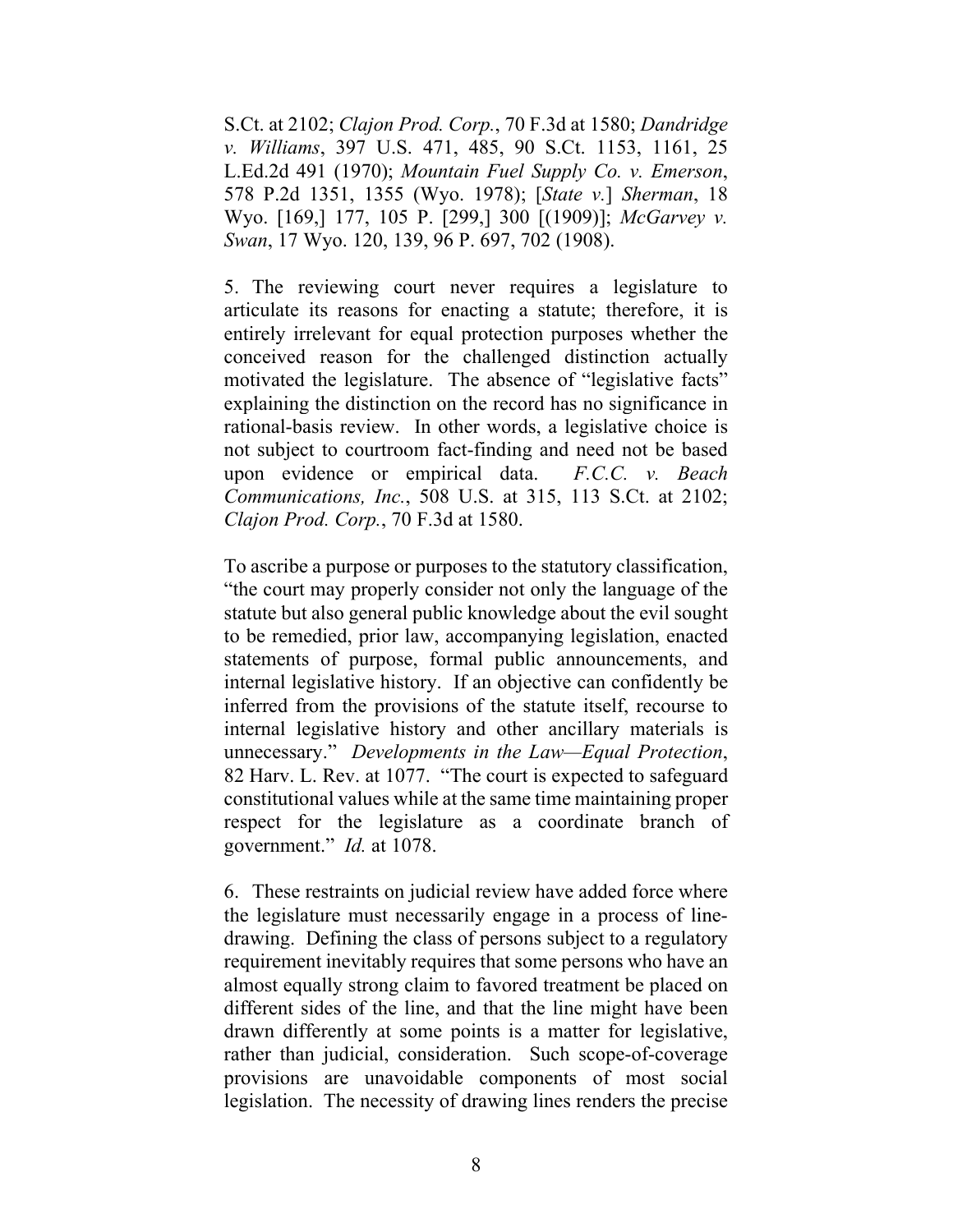coordinates of the resulting legislative judgment virtually unreviewable because the legislature must be allowed leeway to approach a perceived mischief incrementally. *F.C.C. v. Beach Communications, Inc.*, 508 U.S. at 315–16, 113 S.Ct. at 2102; *see also Williamson v. Lee Optical*, 348 U.S. 483, 489, 75 S.Ct. 461, 465, 99 L.Ed. 563 (1955); *Clajon Prod. Corp.*, 70 F.3d at 1581; *Garton v. State*, 910 P.2d 1348, 1355 (Wyo. 1996); *White v. State*, 784 P.2d 1313, 1315–16 (Wyo. 1989); *Troyer v. State*, 722 P.2d 158, 165 (Wyo. 1986); *Galesburg Const. Co. v. Bd. of Trustees of Mem. Hosp. of Converse Cty.*, 641 P.2d 745, 750 (Wyo. 1982) (citing *Denny v. Stevens*, 52 Wyo. 253, 75 P.2d 378 (1938)); *Kenosha Auto Transport Corp. v. City of Cheyenne*, 55 Wyo. 298, 312–13, 100 P.2d 109, 114 (1940); *Trent v. Union Pacific*, 68 Wyo. 146, 162–63, 231 P.2d 180, 185 (1951), *overruled on other grounds*, *Bowers v. Wyo. State Treasurer*, 593 P.2d 182 (Wyo. 1979); *In Re Gillette Daily Journal*, 44 Wyo. at 242, 11 P.2d at 269–70.

7. The rational-basis test is "not a toothless one." It allows the court to probe to determine if the constitutional requirement of some rationality in the nature of the class singled out has been met. *Schweiker v. Wilson*, 450 U.S. 221, 234, 101 S.Ct. 1074, 1082, 67 L.Ed.2d 186 (1981); *James v. Strange*, 407 U.S. 128, 140, 92 S.Ct. 2027, 2034, 32 L.Ed.2d 600 (1972); *Johnson v. State Hearing Examiner's Office*, 838 P.2d 158, 172 (Wyo. 1992); *Ludwig v. Harston*, 65 Wyo. 134, 169, 197 P.2d 252, 267 (1948).

8. Equal protection permits a state a wide scope of discretion in enacting laws which affect some groups of citizens differently than others; it does not prevent a reasonable classification of the objects of legislation. The question in each case is whether the classification is reasonable in view of the object sought to be accomplished by the legislature. All reasonable doubts are to be resolved in favor of the validity of the statute. The legislature is presumed to have acted upon a knowledge of the facts and to have had in view the promotion of the general welfare of the people as a whole. The legislature having presumably determined that a difference of conditions exists rendering the legislation proper, the court must be able to say, upon a critical examination of the statute in the light of the object sought to be accomplished, or the evil to be suppressed, that the legislature could not reasonably have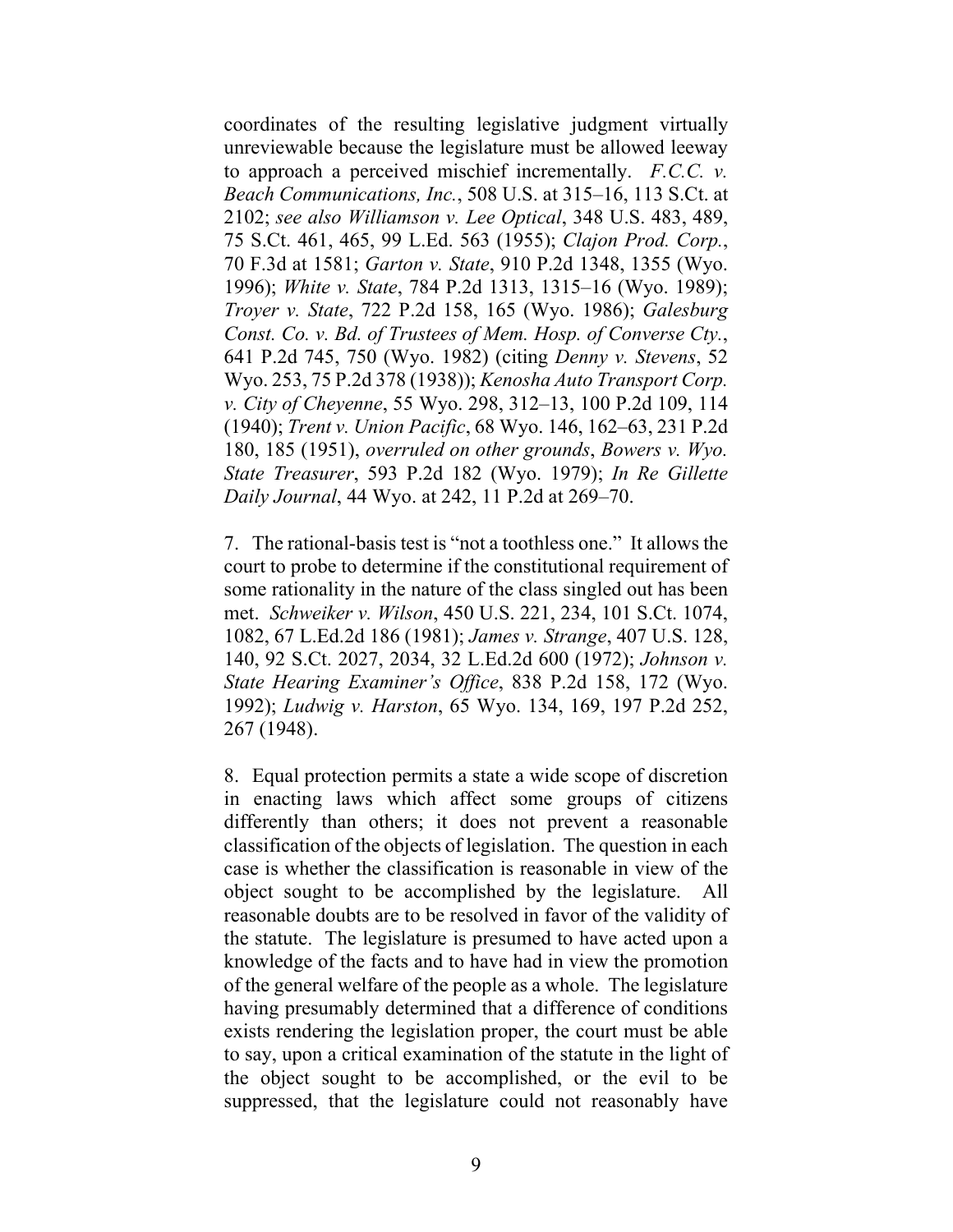concluded that distinctions existed relating to the purpose and policy of the legislation. *Sherman*, 18 Wyo. at 177, 105 P. at 300; *see also F.C.C. v. Beach Communications, Inc.*, 508 U.S. at 313–16, 113 S.Ct. at 2101–02; *McGowan v. Maryland*, 366 U.S. 420, 425–26, 81 S.Ct. 1101, 1105, 6 L.Ed.2d 393 (1961); *WW Enterprises, Inc. v. City of Cheyenne*, 956 P.2d 353, 356 (Wyo. 1998); *Nehring*, 582 P.2d at 78.

*Greenwalt*, ¶ 39, 71 P.3d at 730–31.

[¶16] The principles laid out in *Greenwalt* underlie the multi-part test we apply when considering whether a governmental law violates equal protection guarantees. We:

- 1. Identify the legislative classification at issue;
- 2. Identify the legislative objectives;

3. Determine whether the legislative classification is rationally related to the achievement of an appropriate legislative purpose. In this element the court is evaluating whether the legislature's objectives justify the statutory classification.

*Greenwalt*, ¶ 40, 71 P.3d at 732; *see generally Allhusen*, 898 P.2d at 885–86; *Johnson v. State Hearing Examiner's Off.*, 838 P.2d 158, 166–67 (Wyo. 1992).

[¶17] Addressing the classification at issue, we turn first to Mr. Hardison's argument that the Act "unnaturally" severs drugs as defined in Wyo. Stat. Ann.  $\S$  35-7-1002(a)(xi)(C) into two classes: (1) tobacco and alcohol, and (2) drugs included in the Wyoming Controlled Substances Act's criminal prohibitions when both classes fall within the definition of substances to be controlled within the Act. Equal protection, however, applies to classes of "things" or "objects" only in the context of individual rights associated with those things. The class at issue here, then, is persons who market, deliver, or distribute the Schedule I items prohibited in the Act, and those who market, deliver, or distribute alcohol and tobacco.

[¶18] Mr. Hardison must first demonstrate that persons who market Schedule I substances and persons who market alcohol and tobacco, are similarly situated. "[T]he Equal Protection Clause 'does not require things which are different in fact or opinion to be treated in law as though they were the same.'" *Reiter*, ¶ 26, 36 P.3d at 594 (quoting *Skinner v. State of Okl. ex rel. Williamson*, 316 U.S. 535, 540, 62 S.Ct. 1110, 1113, 86 L.Ed. 1655 (1942) (quoting *Tigner v. Texas*, 310 U.S. 141, 147, 60 S.Ct. 879, 882, 84 L.Ed. 1124 (1940))). Neither party argues the class is not similarly situated. Even if we assume,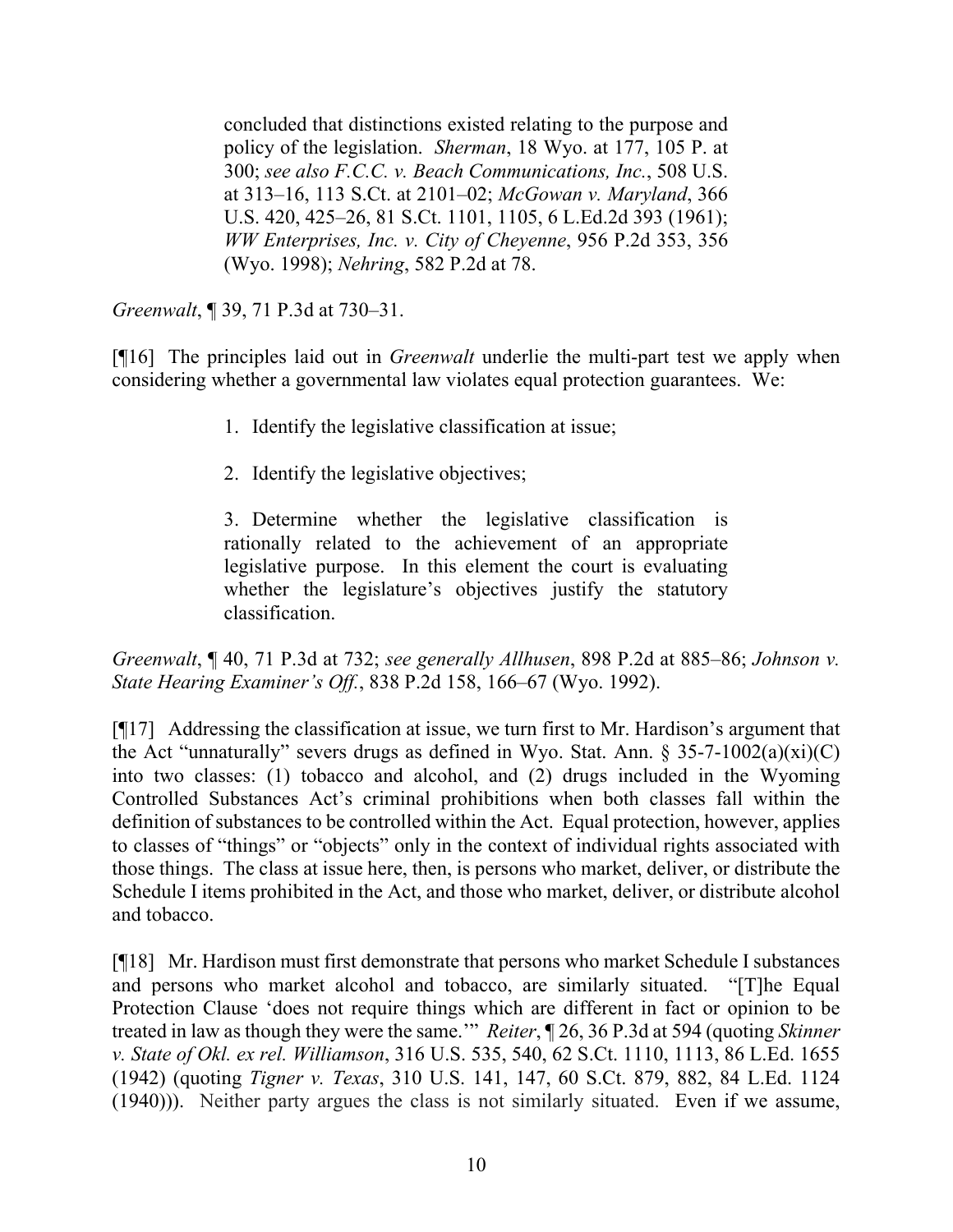without deciding, that Mr. Hardison has accurately identified a classification through which similarly situated persons are treated unequally, the remainder of his argument is unpersuasive.

[¶19] Turning to legislative objectives, Mr. Hardison maintains the Act violates equal protection because the legislature did not explain why it severed tobacco or alcohol from its provisions. The Act's silence as to legislative intent and its noninclusion of reasons is of no consequence. This Court does not require the legislature to articulate its reasons for enacting a statute. *Greenwalt*, ¶ 39, 71 P.3d at 730–31. "If an objective can confidently be inferred from the provisions of the statute itself, recourse to internal legislative history and other ancillary materials is unnecessary." *Id.*

[¶20] The intent of the federal Controlled Substances Act and its state counterparts is summarized *infra* and has been addressed by many courts across the nation. We have stated that "[t]he purpose of the legislation was aimed at the illegal dispensing of controlled substances." *Cronin v. State*, 678 P.2d 370, 372 (Wyo. 1984); *see also* 28 C.J.S. *Drugs and Narcotics* § 210, Westlaw (database updated March 2022) (The Controlled Substances Act's "central objectives are to conquer drug abuse and to control the legitimate and illegitimate traffic in controlled substances."); *People v. Mata*, 226 Cal. Rptr. 150, 153 (Ct. App. 1986) ("[T]he purpose of the Uniform Controlled Substances Act . . .'unequivocally manifests a legislative intent to restrict the transportation, sale and possession of controlled substances so as to protect the health and safety of all persons within this state.'"). The plain objective of the Act is to protect the health and safety of all persons within Wyoming by restricting the transportation, sale, and possession of controlled substances.

[¶21] Finally, we examine whether the classification is rationally related to the legislative purpose. Mr. Hardison does not argue that the State cannot regulate the delivery of controlled substances. Instead, he maintains that tobacco and alcohol cannot be rationally removed from a statute imposing the regulation. A substance is listed in Schedule I if it has (1) a high potential for abuse, (2) no currently accepted medical use in treatment in the United States, and (3) no accepted safety for use in treatment under medical supervision. Wyo. Stat. Ann. § 35-7-1011. Mr. Hardison asserts that both alcohol and tobacco fall within the Act's definition of drugs, and there is no rational reason to single them out for different treatment.

[¶22] Although this is the first time we have considered this issue, the argument is not new. In every case we can find, Mr. Hardison's theories have been rejected. The reasoning set forth in *Nat'l Org. for Reform of Marijuana L. (NORML) v. Bell* is instructive:

> "Underinclusive classifications do not include all who are similarly situated with respect to a rule, and thereby burden less than would be logical to achieve the intended government end." L. Tribe, American Constitutional Law, §16-4, at 997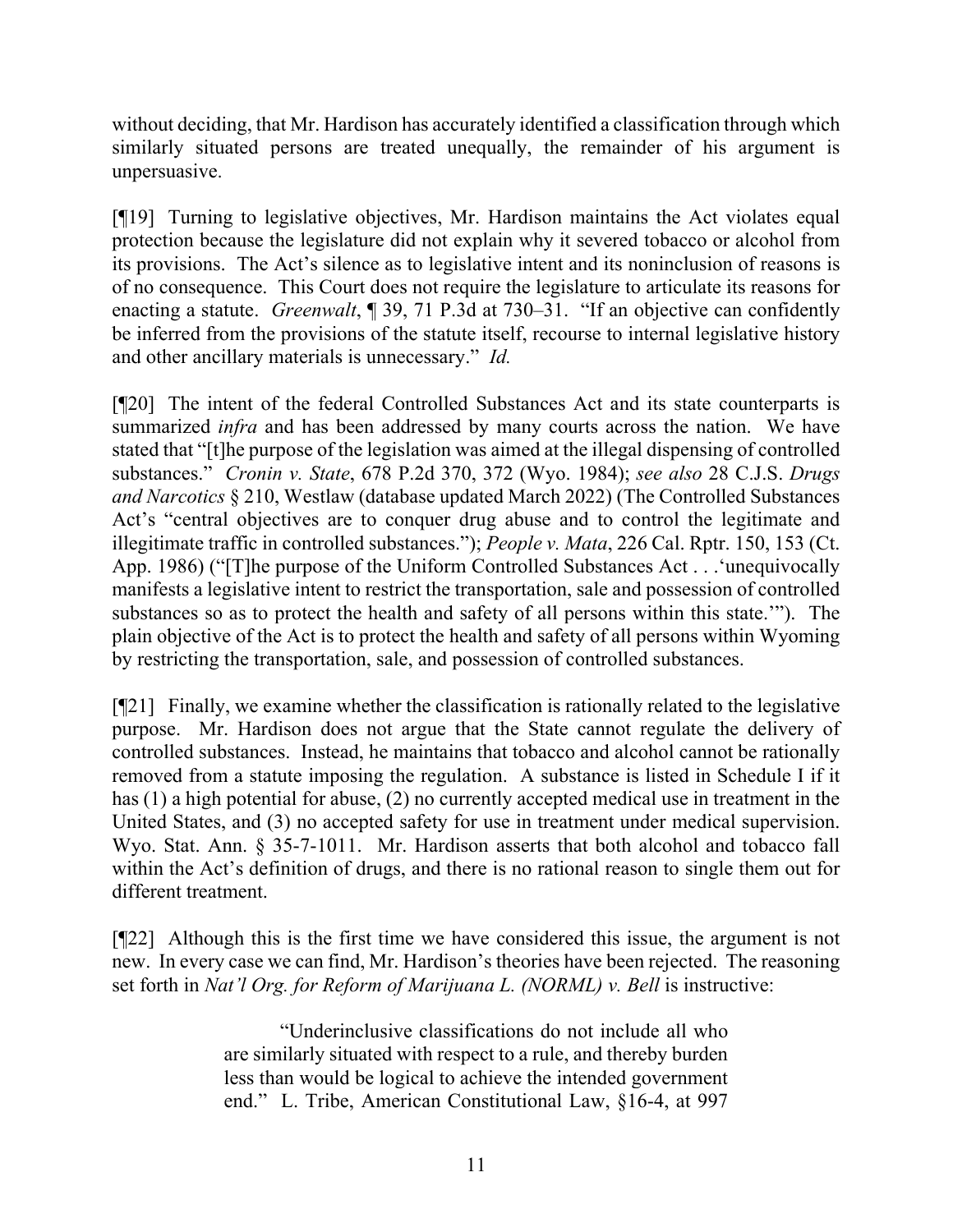(1978). To be successful in a challenge based on underinclusiveness, plaintiff must show that the governmental choice is "'clearly wrong, a display of arbitrary power, not an exercise of judgment,'" *Mathews v. de Castro*, 429 U.S. 181, 185, 97 S.Ct. 431, 434, 50 L.Ed.2d 389 (1976) (quoting *Helvering v. Davis*, 301 U.S. 619, 640, 57 S.Ct. 904, 908, 81 L.Ed. 1307 (1937)). Few challengers can sustain such a heavy burden of proof. Courts have recognized the very real difficulties under which legislatures operate, difficulties that arise due to the nature of the legislative process and the society that legislation attempts to reshape. As Professor Tribe has explained: "underinclusive" or "piecemeal legislation is a pragmatic means of effecting needed reforms, where a demand for completeness may lead to total paralysis . . . ." L. Tribe, *supra* § 16-4, at 997.

Legislatures have wide discretion in attacking social ills. "A State may 'direct its law against what it deems the evil as it actually exists without covering the whole field of possible abuses, and it may do so none the less that the forbidden act does not differ in kind from those that are allowed.'" *Hughes v. Superior Court*, 339 U.S. 460, 468, 70 S.Ct. 718, 723, 94 L.Ed. 985 (1950) (quoting *Central Lumber Co. v. South Dakota*, 226 U.S. 157, 160, 33 S.Ct. 66, 67, 57 L.Ed. 164 (1912)). Failure to address a certain problem in an otherwise comprehensive legislative scheme is not fatal to the legislative plan.

. . .

Given this policy of legislative freedom in confronting social problems, the exclusion of alcohol and tobacco from the [Controlled Substances Act] does not render the scheme unconstitutional. Different legislative schemes control the sale and distribution of alcohol and tobacco, [(citation omitted)]. The specific exemption of alcohol and tobacco from the provisions of the [Controlled Substances Act], 21 U.S.C. § 802(6) (1976), reflects Congress's view that other regulatory schemes are more appropriate for alcohol and tobacco. That alcohol and tobacco may have adverse effects on health does not mean the [Controlled Substances Act] is the only proper means of regulating these drugs, nor does it mean that marijuana should be treated identically.